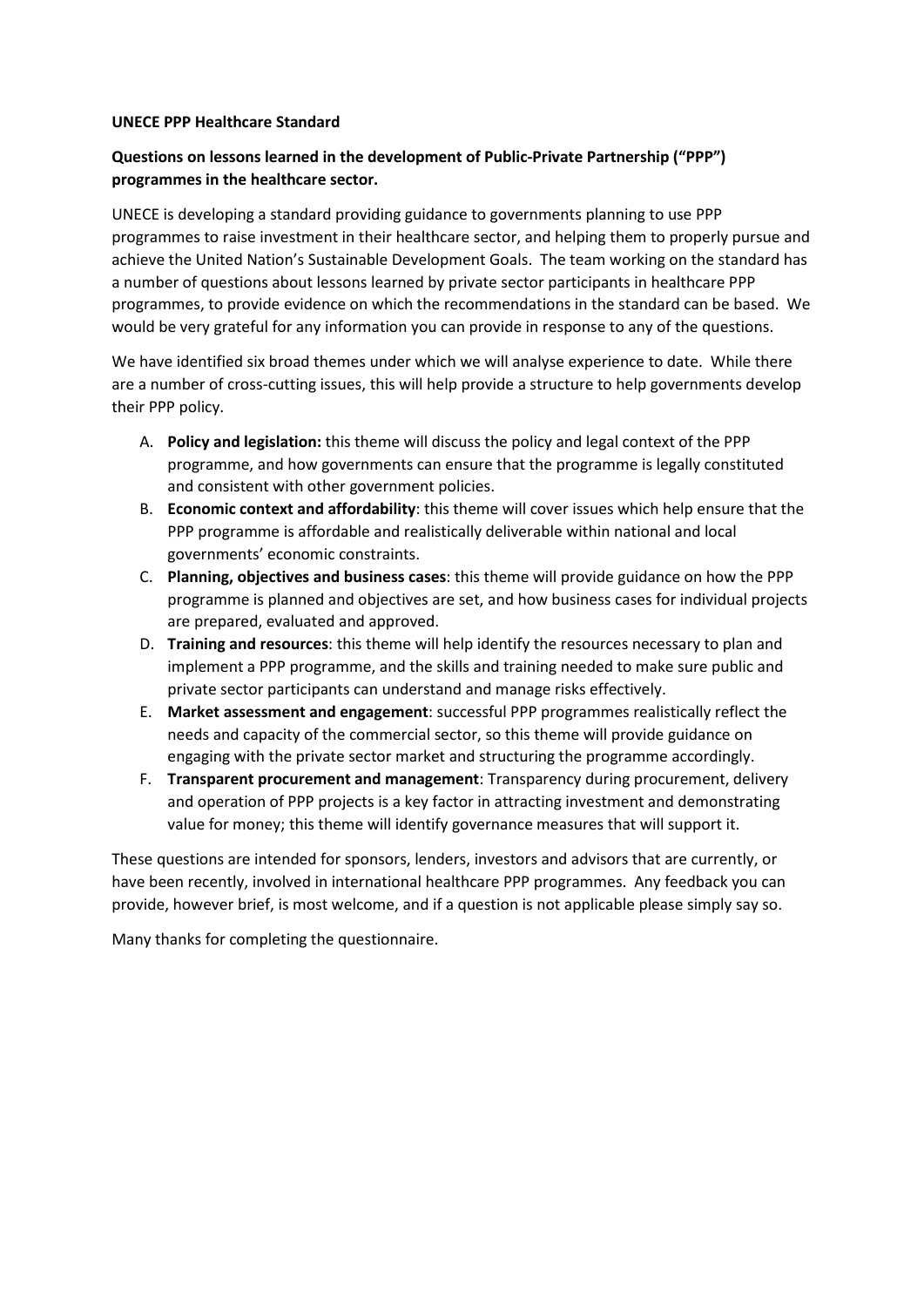# **A Policy and Legislation**

- 1. What aspects of national healthcare policy represent a barrier to your participation in projects to procure healthcare facilities or services through long term private sector contracts, or limit your ability to do so in a manner which delivers the best value for money?
- 2. In light of your own experience, what advice would you give to governments enacting legislation for PPP projects in general and healthcare PPP projects in particular?
- 3. Does the PPP procurement methodology in the healthcare sector in your market allow you to maximise the value for money which a project delivers? Would the inclusion of medical equipment, clinical services or health insurance in these projects allow you more scope to maximise the value for money achieved?
- 4. In a PPP context, please describe any gaps, conflicts or overlaps between the government's fiscal and healthcare policy, and whether you think they have resolved them. What shortcomings have you identified in relation to policy and legislation in delivering PPP projects, and what would you recommend should be changed in light of experience on the first projects?
- 5. Is there standard PPP guidance and documentation for the PPP projects in your markets? Were these in place for early projects, and to what extent are they adhered to? How might they now be improved?
- 6. What are the major criticisms and plaudits for the healthcare PPP programme in this market and to what extent are they valid? What formal objections to the policy and legislation have been raised, and by what groups of people; and how were those issues addressed? In light of your experience, what would you suggest should be changed?
- 7. How well is the PPP programme supported by politicians and civil servants, and what measures do they take to champion it? Is it supported across the political spectrum, and what measures were taken to achieve consensus and prevent party politics from disrupting the programme? What measures do you consider the private sector could take in making the public case for PPP more successfully?
- 8. How did you ensure that PPP policy and legislation was developed in a way which protected the public sector and was in the public interest? Is there a dedicated PPP unit and, if so how effectively does it work with the private sector (for example to standardise documentation, and address project-specific issues) and resolve issues with other government departments?
- 9. How well integrated is the PPP programme with health policy? How well do project outcomes match those planned, and what factors contribute?
- 10. How good is the advice provided to public sector bodies in the development of PPP projects, and how could it be improved? Are commercial issues tackled in a timely way and if not, what could be done to help?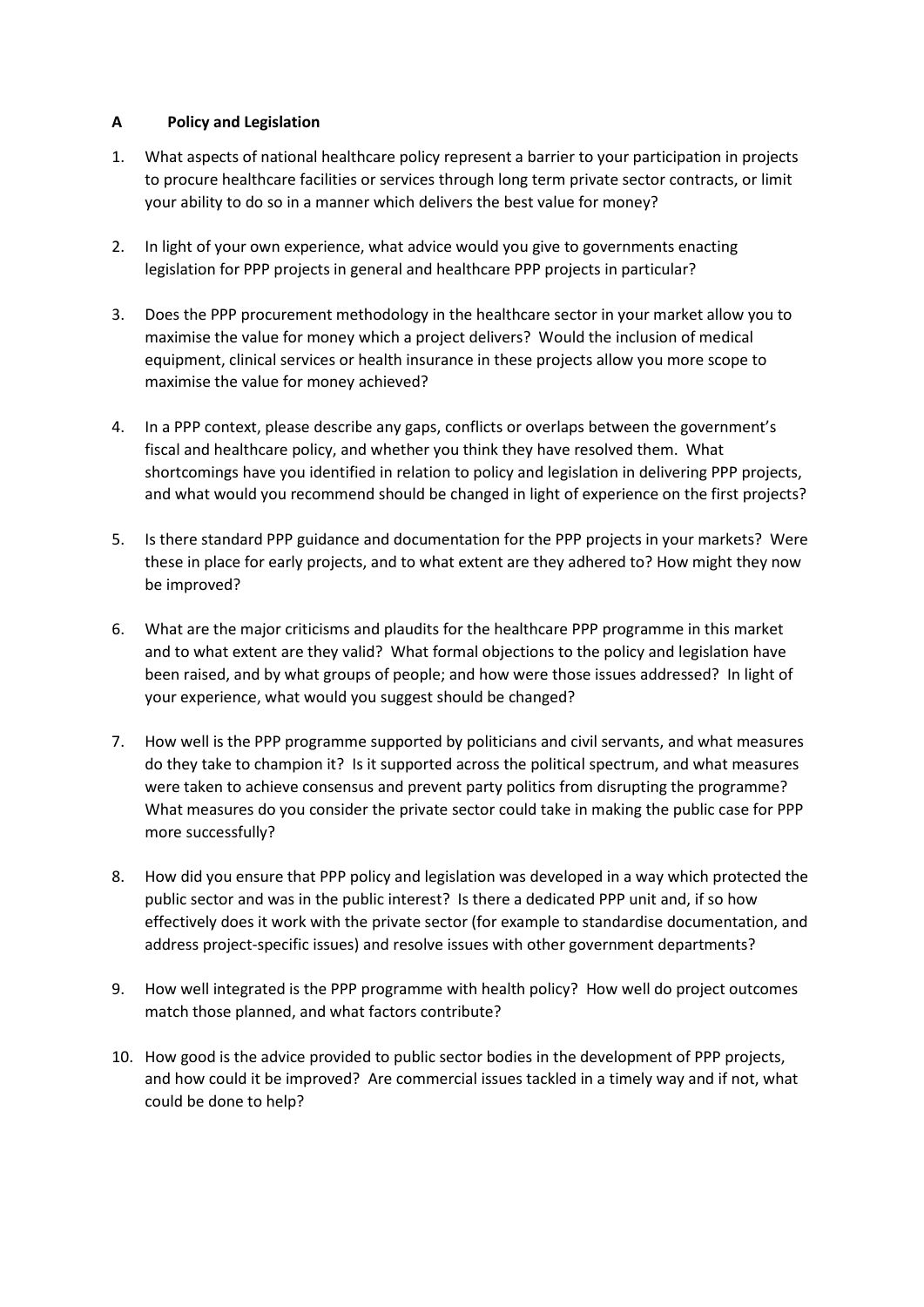# **B Economic Context & affordability**

- 1. How attractive to your business is PPP against alternative procurement options such as 'traditional' public sector funded capital procurement, real estate transactions and leasing; and why?
- 2. How actively was the private sector engaged in influencing its development? Does this influence your decision to bid for projects?
- 3. Do you understand the methodology adopted for identifying and prioritising projects, and ensuring they were affordable and represented value for money? Does the private sector participate in this process, and do you think it is/would be helpful for them to do so and if so, how?
- 4. Are you given information about the affordability of projects as part of the market testing / tender process? How reliable do you consider it, and does it influence your competitiveness? Can you suggest different approaches that might allow you to offer more innovative solutions or better value for money?
- 5. How did your pricing of PPP projects and risk appetite change as the PPP programme became established? Could you have improved value for money by pre-empting these changes, and how did you ensure pricing was realistic and deliverable? Did you feel that experience in other countries influenced how changes could affect the programme and did this influence your approach in terms of price and risk mitigation strategies?
- 6. What guarantees does the state provide in respect of PPP concessions, and how important are they to your business? Could the same objective be achieved in a different way? What are the key factors that influence investors and what is their approach in respect of their rights in the event of default?
- 7. In the event of termination of a PPP contract, what would you and your investors expect to see in relation to the respective rights of the parties, and do consider these arrangements to represent an optimum allocation of risk between the parties?
- 8. How have you ensured consistency while delivering the best value for money when negotiating commercial issues such as exclusivity, dispute resolution, change management, Force Majeure, events of default, revenue sharing, asset transfer, operational governance, performance auditing, tariff setting, compensation on termination, refinancing and equity sales?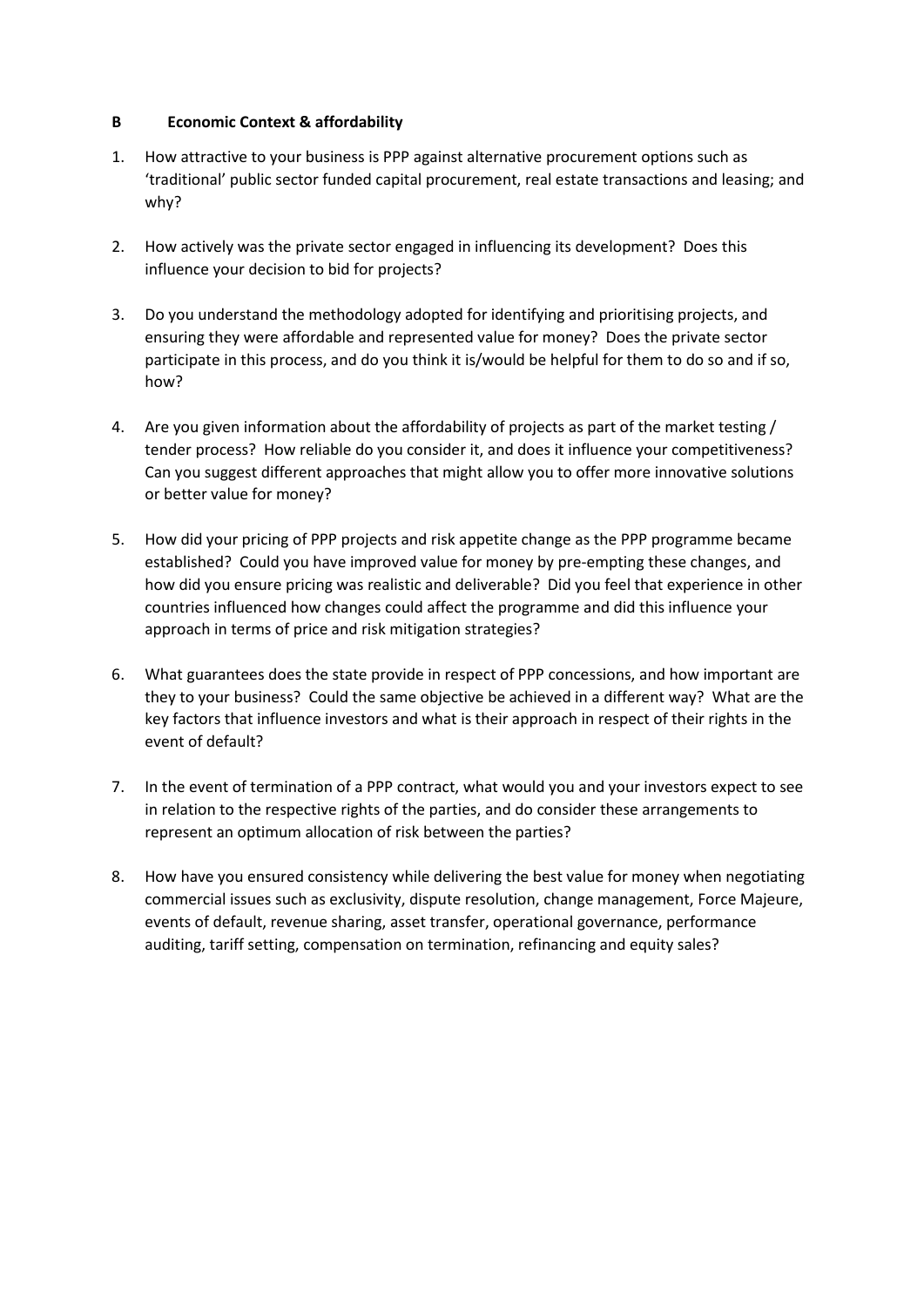# **C Planning, Objectives & Business Cases**

- 1. What is your view on how public authorities procuring PPP projects assess current and future supply and demand for healthcare services? Does this influence how you approach a bid/programme, and how? Do you think this could be undertaken better and would it be helpful for you to engage more with stakeholders (government officials, consultants, clinicians etc.) and why? Which stakeholder groups seem to have too limited a voice in the healthcare PPP planning process?
- 2. How could your market's healthcare PPP programme better help address operational and social problems or better ensure it does not create inequality?
- 3. What form does the 'business case' for a PPP project take? How are they prepared, and how could the methodology used be improved to compare the relative value for money represented by PPP against alternative procurement routes more accurately, and establish better Key Performance Indicators and output specifications?
- 4. What aspects of function, demand, environmental and social impact do procurement documents and tenders address? How closely did the result match your anticipated outcomes?
- 5. How transparent are your clients' business cases, and what opportunities do you have to comment upon them or improve the value and costs associated with the transfer of risks?
- 6. How transparent is the basis for the evaluation of tenders for PPP projects? Do you think the right performance indicators are used to measure success, and how closely have outcomes matched programme intentions?
- 7. Generally, how detailed are the specifications provided for projects? Are they true 'output' specifications or more detailed requirements, and could they be improved? Are standard technical specifications used and if so, which?
- 8. Is a standard 'template' or 'exemplar' design developed as a 'reference project' that represents the preferred option, and why? If so, is it given to bidders? Do you think value would be increased or reduced by producing such designs, and why?
- 9. Is innovation considered to be a differentiator in tenders? How do you promote and objectively present the benefits of innovation and do you believe it is something that clients value? Can you provide examples?
- 10. Considering the long-term nature of the operating period of typical PPP projects, how do you address the need for flexibility and adaptability of each PPP project, and the potential impact of changes in demography, the way services are delivered, technological developments and the cost of care?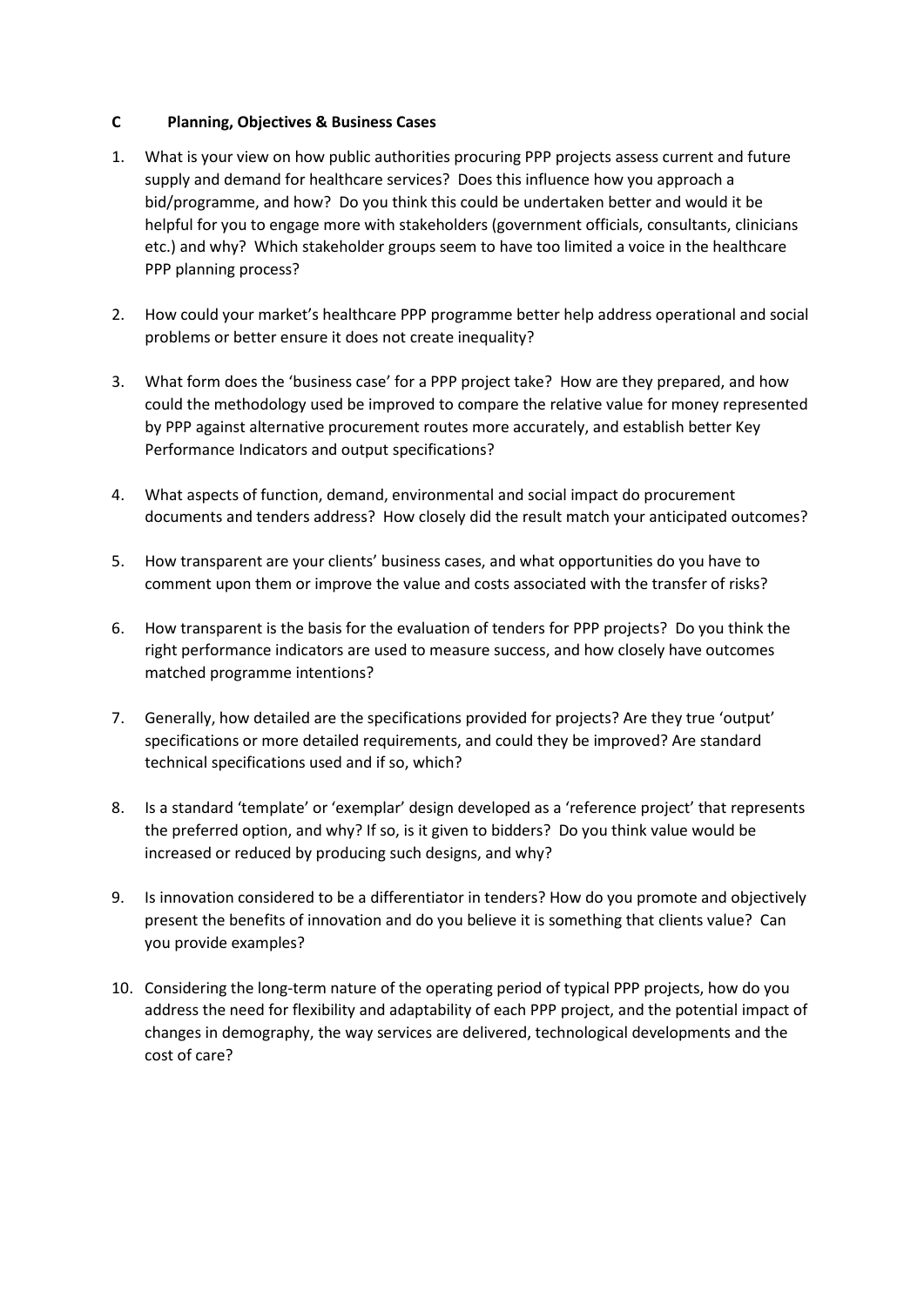# **D Training and Resources**

- 1. Do you think that the right people or groups were involved in the development of your government's healthcare PPP programme and the procurement and implementation of individual projects, and did they have the right key skills? If not, what would have improved outcomes? Were they appropriately trained, and could the programme have been improved with different resources and training?
- 2. Did the public sector use external advisors at each stage in the development of their PPP programme, and how might they have made better use of them?
- 3. What issues have you encountered in finding suitably qualified people, and sufficient financial resources? What skills shortages are evident in this market, and how have you overcome them?
- 4. How did the people who developed the programme and individual projects interact with policymakers, hospital managers, clinicians and local, state and national government? How did they interact with the private sector, and could that process have been improved through the use of different resources and training?
- 5. During the programme's procurement phase, where did you observe gaps in government and external resources and training in the oversight, regulation and approval of the projects, and how could it have been improved?
- 6. Following the award of each project, what resources and training were needed from the private sector to manage construction and commissioning of the new facilities? How well trained and resourced were their public sector counterparts and how could these have been improved?
- 7. During the procurement and delivery of projects, what feedback did you receive from the public sector on the quantity and quality of private sector staff managing the programme?
- 8. Did you identify any obstacles to the development, approval and delivery of PPP projects that could have been overcome by more, less or different resources or training them differently? What were the obstacles and how were they overcome?
- 9. How did the project-specific teams interact with central/state/local government, and with clinicians and other stakeholders? How could that relationship have been made more effective through different resources and training?
- 10. Does your PPP programme feature the transfer of public sector staff to the private sector, and their retraining? What issues does that present, and how have you overcome them?
- 11. If your PPP programme features clinical services, what commitment is expected of the private sector in relation to the management and training of clinicians? How effectively have they fulfilled them, and could they have been configured in a better way?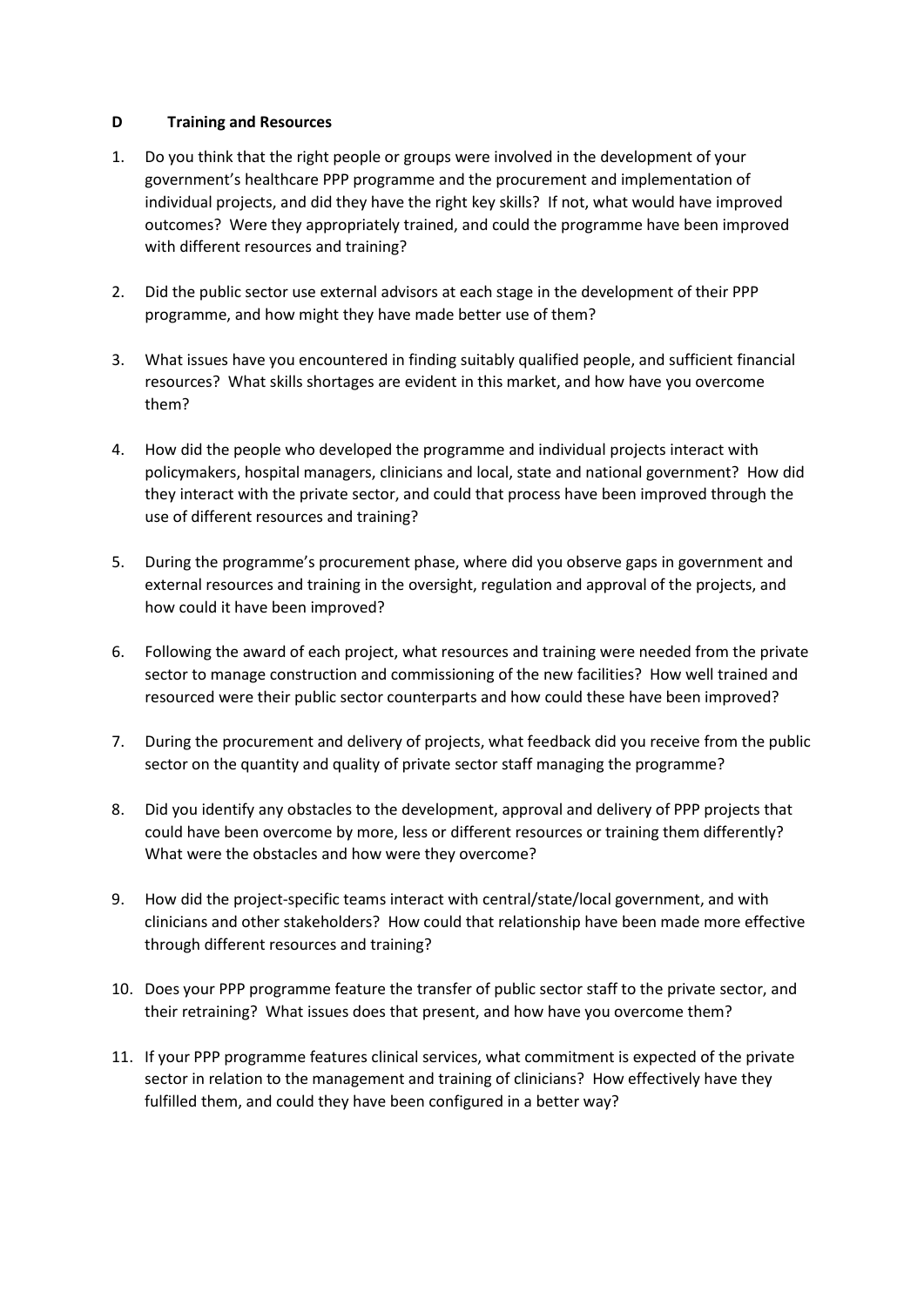# **E Market Assessment & Engagement**

- 1. How did the private sector contribute to the development of PPP policy and legislation, what issues did they raise and how were they overcome? If policy and legislation were being developed afresh, would you recommend that any aspects should be included or excluded?
- 2. How do you define the level of suitability of your business 'fit' to PPP contract implementation for this sector, and how could it be improved? Do you have specific resources allocated to addressing this issue?
- 3. How did your government assess local and international appetite for their PPP programme in the healthcare sector before launching it (and developing documentation / enacting legislation), amongst potential bidders and investors? Which international precedents were used, and why? Which specific features of the local healthcare market could prevent use of best international practices and how were they addressed?
- 4. How did you assess the capacity of your business to respond to the necessary size and scope of services (e.g. long-term facilities management services, timely delivery of construction, long term managed equipment services and integration of construction and facilities management services, long term equity and debt financing), and respond to that need (e.g. through recruitment, training, and the formation of alliances / joint ventures)? Could the public sector have helped you do so?
- 5. How important is the consideration of the stability / commercial position of a country in whether you choose to bid for a PPP project / programme? How well did the public sector engage over these issues, and did they really address the feedback you gave them? What could they have done better?
- 6. What tools (such as promotional meetings, investor days, formal technical and commercial dialogue) did the public sector use before and after the launch of formal procurement to achieve maximum market engagement and encourage investors to commit to the programme and projects? Did you feel they listened and acted upon what they heard, and did they provide accurate and meaningful debriefing and compensation for losing bidders, and to what extent?
- 7. What issues / potential challenges did investors raise during the development, execution and funding phases of PPP projects (e.g. the country risk and public financial capacity, the scope of the project, the scope of services, risk allocation, financial structure and any other issues which could affect bankability and value for money)? How were those issues addressed before and during the tender procedure?
- 8. In your experience, what could governments do better to encourage broader interest and engagement by potential investors and providers both before and during procurement?
- 9. Did your country's PPP programme give rise to a need to manage the pipeline of projects in order to sustain competitive demand for projects? How effectively did the public sector manage the pipeline of projects to provide a competitive market, and how could they have done better?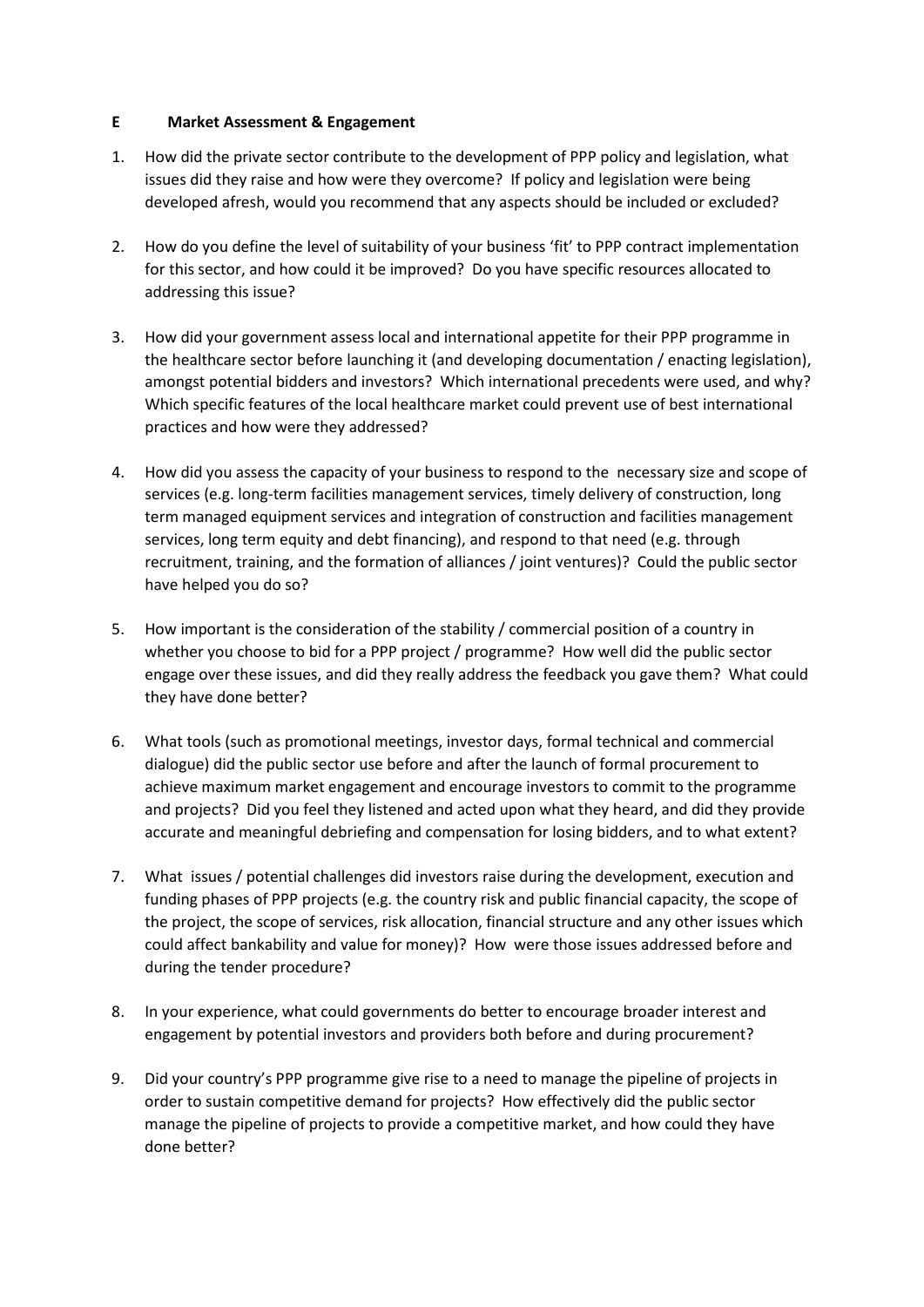10. In your experience, what innovation could be introduced into the market assessment / engagement process to improve efficiency and achieve longer, more competitive tender and funder lists which deliver better value for money to the public sector?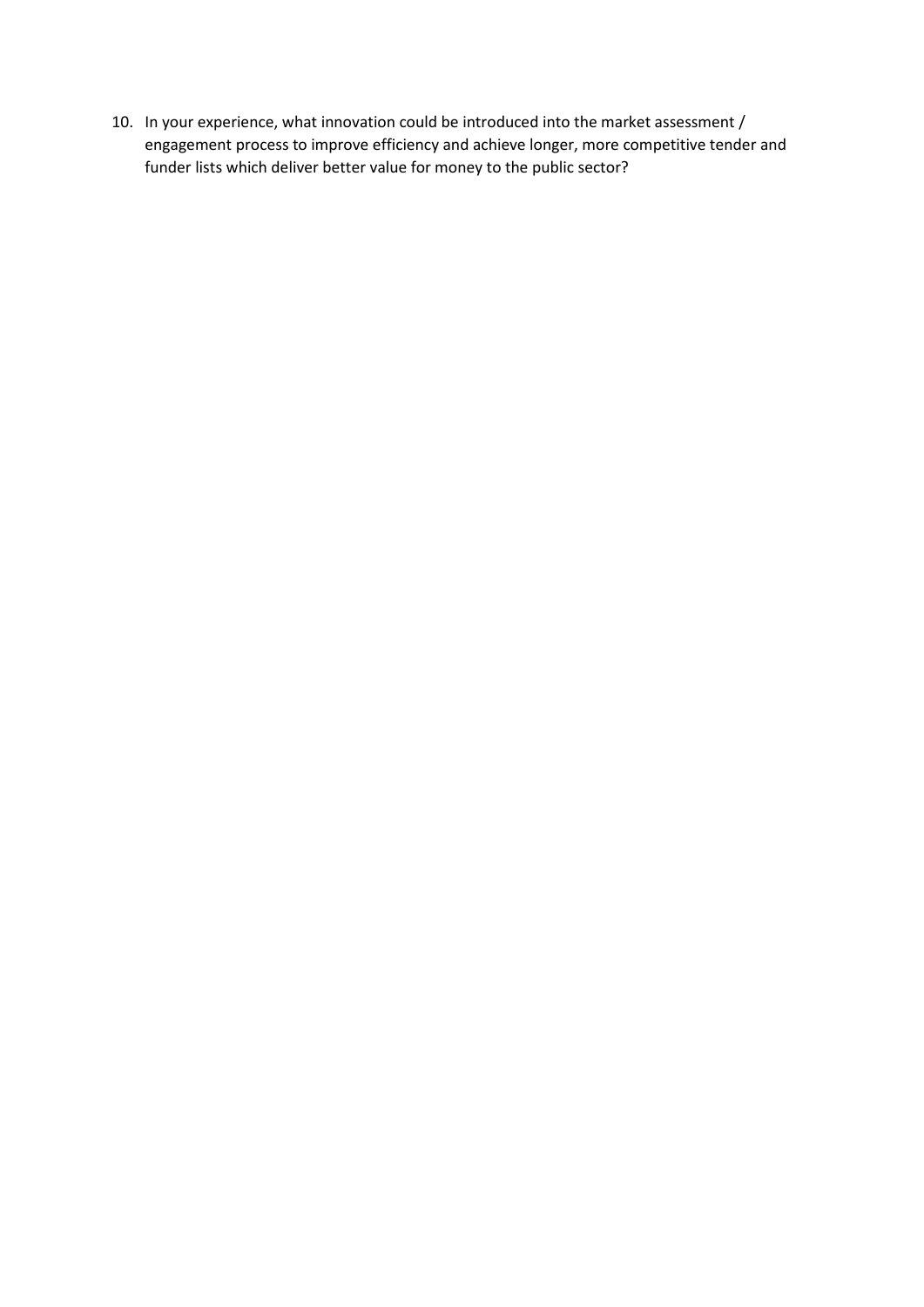# **F Transparent Procurement & Management**

- 1. What are the major stages and associated timings for healthcare PPP procurement in your markets, and what are the private sector's financial and operational roles in the projects at each stage?
- 2. Does your business have a formal policy defining corrupt practices and how do you identify and record these and address them in your business processes?
- 3. How do you ensure that your participation in a procurement process and its criteria for eligibility and award of contracts is transparent? What could the government do to ensure that the process is more transparent and fair?
- 4. What do you see as the role of central PPP unit and international PPP bodies in the PPP procurement process (if any)? Could international PPP bodies facilitate transparent and efficient management of the procurement process, and how?
- 5. Does your government provide support for health PPPs in the form of subsidies, Viability Gap Funding, annuities, minimum revenue guarantee etc and what impact do these have on the attractiveness of projects from your perspective? For PPP projects where investment is supported by government, how is accounting of expenditure presented and are there any obstacles in this process to your providing the best possible value for money?
- 6. How consistent are business cases for PPP projects with the transaction documents and would you object to greater public transparency of both? If so, why?
- 7. How do procuring authorities establish boundaries or base design principles for tender proposals to ensure bids are comparable, and how does this encourage private sector innovation? How do they manage and evaluate variations or unsolicited proposals offered by bidders, and do you think this process allows your tender to be fairly compared with others?
- 8. Do you consider the project specific pre-qualification and evaluation criteria and evaluation methodology to be fair, objective and transparent? How could they be improved, and how could public authorities better ensure that terms do not change after a preferred bidder is identified?
- 9. Have you had experience of unsolicited proposals (such as Swiss challenge, bonus systems or complete project proposals)? Do you think governments should allow these, and how do you envisage that transparency and value for money can be maintained?
- 10. How could the skills or expertise of the members of the tender evaluation teams be improved, and what advisors and neutral agencies should they include? What is the extent of publication of their evaluation reports, and how is the evaluation documented and published? Would you encourage greater disclosure, and if so why?
- 11. How fairly are the technical and financial aspects of your tender proposals assessed? Is it clear how do the evaluation team compare/weight service quality, technical solutions, financial criteria, assumptions, demand estimation etc., and how could that process be improved?